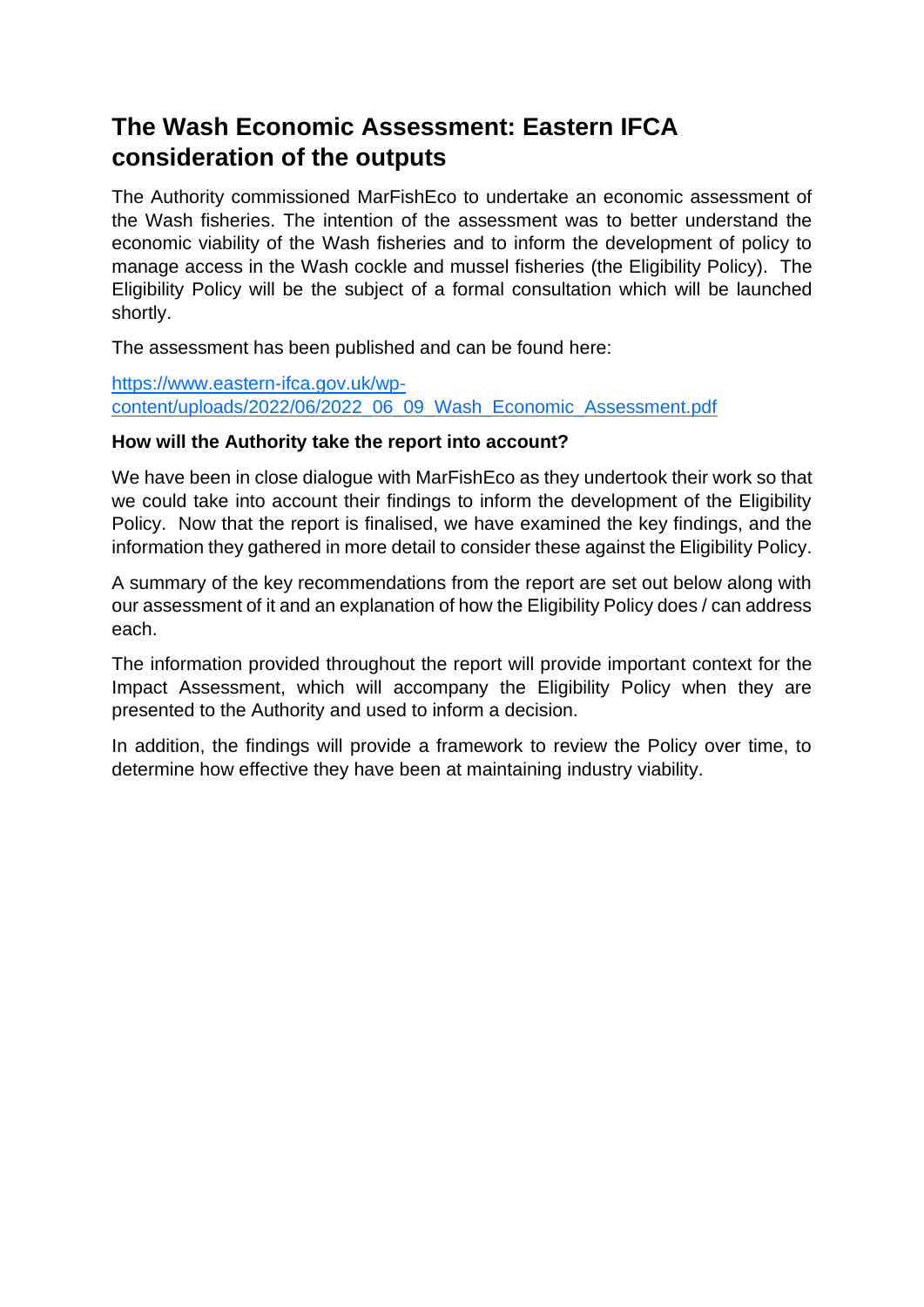#### **Recommendations and how the Authority will address them**

*From "Management – status and future recommendations" of 2021 Wash Economic Assessment, MarFishEco.*

#### **MarFishEco - recommendation 1**

*We recommend that the number of licences are not increased in the Wash fishery unless quotas are adjusted accordingly to compensate for the increased licence "effort" (i.e., an increase in the number of individuals in the fishery cannot occur without a reduction in the amount of cockles landed per vessel). In general, the Eastern IFCA must try and maintain the same levels of effort in the cockle fishery which appear to be sustainable and providing robust business models for most licence holders. Note, that we recommend the same "effort". The number of licences / permits issued in the new byelaw must therefore account for the number of inactive licences as well (which we understand is between 2 and 5 depending on the year).*

The proposed limit to the number of permits to be issued is 61, which reflects the current number of WFO Entitlements. These 61 permits will be issued under the transitional provisions (section 4) of the Eligibility Policy.

There are some WFO Entitlements which have not been used for some time and the proposed Policy will see these filled with active participants. We recognise that this would effectively result in an increase in 'effort' and a reduction in the value of the fishery per vessel, as more vessels remove stock from the same Total Allowable Catch. If all 61 permits were active annually, this would result in an estimated 3% reduction in the total catch per vessel (for those who are always active). The benefit to those without access would be the ability to diversify into another fishery and become less reliant on other Wash fisheries, with wider benefits to all Wash fishermen.

In addition, we may consider a small additional increase after the transitional period (possibly 1 or 2 permits). This would have the effect of further reducing the total catch per vessel further, but similarly provide access to others currently more reliant on other Wash fisheries. The Policy sets out that, if this was to be considered, it would be the subject to a dedicated consultation and impact assessment for the Authority to decide whether it is appropriate. The MarFishEco recommendation will be noted in any such consideration.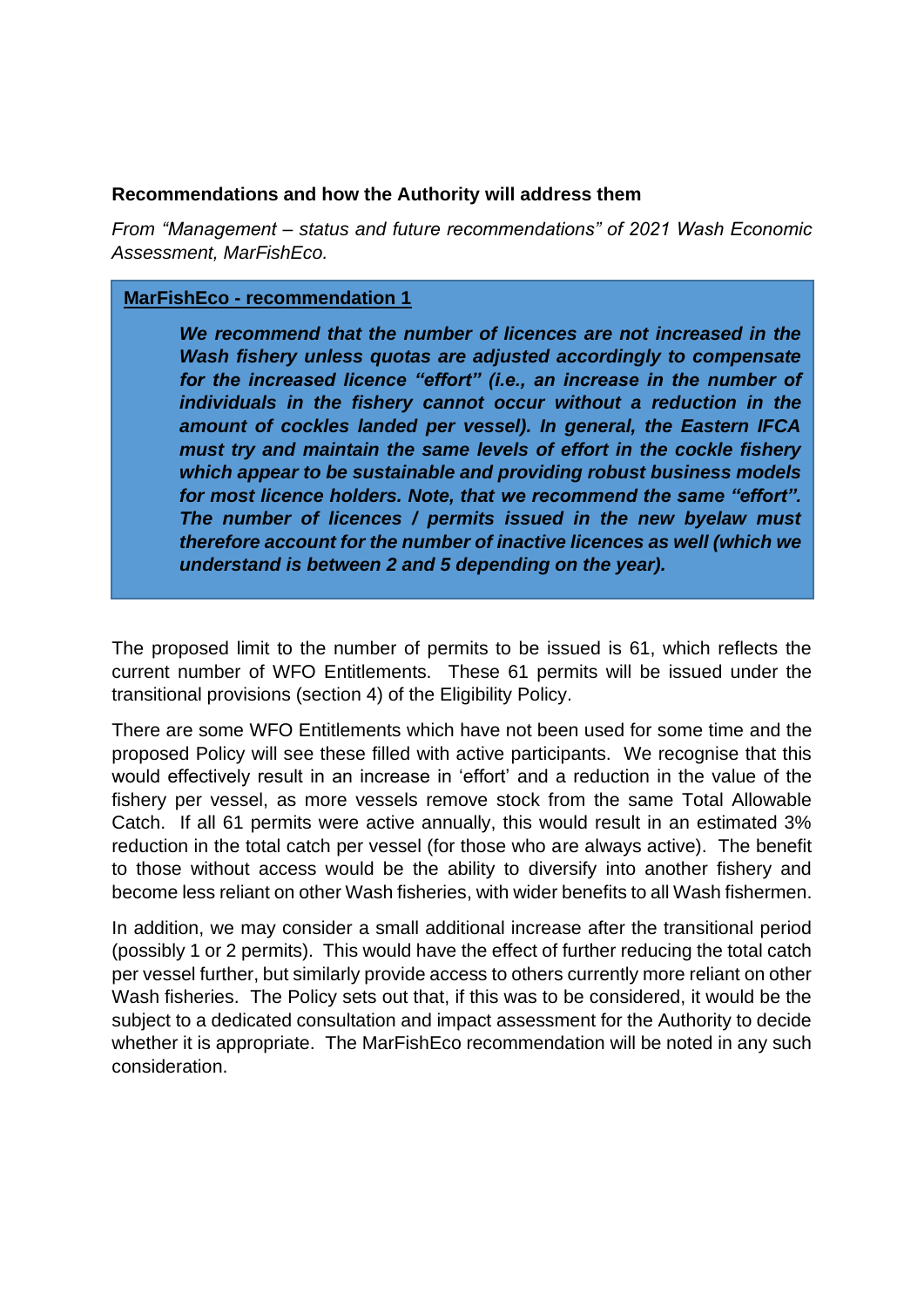#### **MarFishEco - recommendation 2**

*If the number of licences are to be somewhat dynamic, the fishery stakeholders must be given security and solid timeframes to expect changes to occur over. Changes / the dynamism should not occur over annual timescales.* 

The Eligibility Policy sets out that the number of permits will not change annually and so will not be dynamic in that sense. This is to ensure that Wash businesses have the security needed to plan for the future and stay viable in the long term.

The Policy does enable the Authority to change the number of permits, and this is necessary to ensure that the fishery remains sustainable and viable over time, noting for example that the original limit on access was more than double the current level.

To ensure that the limit remains appropriate, the Authority will review this at least every six years. Changing the number of permits requires the authority to undertake consultation with the industry and take into account the potential impacts on industry.

### **MarFishEco - Recommendation 3**

*We do not believe that licences should be rented out or traded and the Eastern IFCA needs to ensure licences are actively fished (not sat dormant) so that the fishery can be exploited to a maximum sustainable yield.*

The issue of 'renting out', whereby a licence holder effectively provides access to someone else and circumventing the Authority's ability to manage access, is a known concern of fishery stakeholders. The Policy has been developed with this in mind and aims to prevent the practice and address the cases where this is occurring under the WFO. In summary, the Policy will not enable a WFO licence holder who is 'renting out' to retain access associated with that licence in the first phase of the transition. These permits will then be issued out to applicants through a points-based system. This points system will prioritise those who genuinely owned vessels named on WFO licences and who financially depend on access to the cockle and mussel fisheries.

In addition, in order to maintain access to the fishery, permit holders must remain 'active fishermen' by fishing in The Wash and North Norfolk Coast.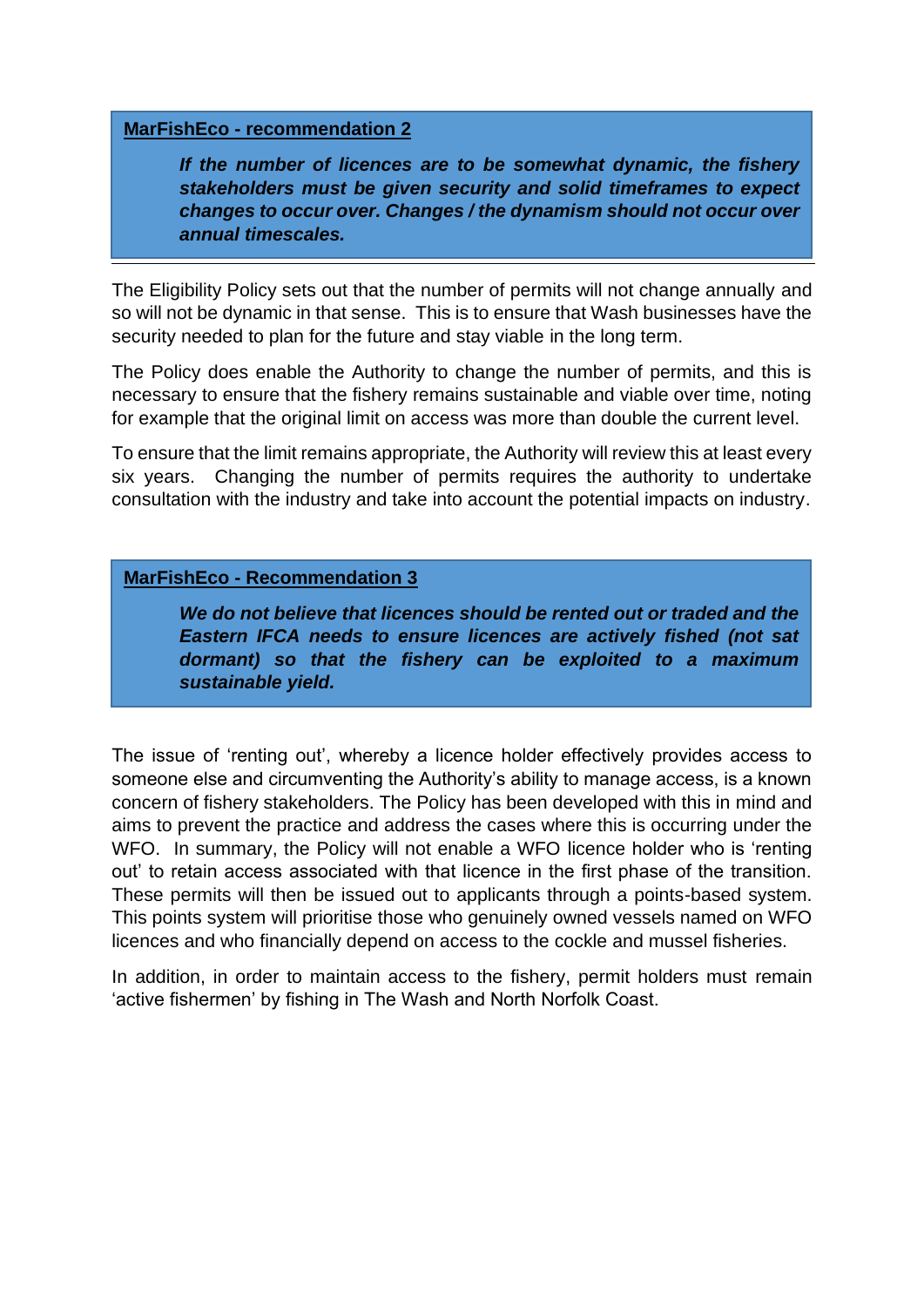#### **MarFishEco - Recommendation 4**

*We believe that the Eastern IFCA should look more closely at multiple licence holders and if such "ownership" is maintained, then these individuals should be held accountable to a certain standard when it comes to the remuneration of crew and nominated individuals.* 

The Eligibility Policies still enable multiple permit holders, and this is recognised as an important component of the Wash business models. The proposals do however prevent a person from being associated with more than 10 permits via the transition and going forward, a person will not be eligible for 'new' permits if they hold 8 or more permits.

The proposed Policy does not address the renumeration of crew or nominated representatives and there is an argument that such consideration goes beyond Eastern IFCA's remit. However, the situation will be monitored as recommended and may be a consideration during the first review of the Policy.

#### **MarFishEco - Recommendation 5**

*We recommend that the Eastern IFCA formulate a stringent data collection framework as part of the new byelaw in which all licence and permit holders are required to submit key data and information on a regular basis to the IFCA. We are sure that some sort of program currently exists but believe that the formation of the new byelaw will be a useful opportunity to formalise such data collection standards and write the terms of such into the new policy***.**

The Byelaw enables data collection to inform the management of fisheries. This typically relates to catch data, however it is recognised that there is a benefit to collecting wider economic data to monitor and review the viability of the fisheries on a more regular basis.